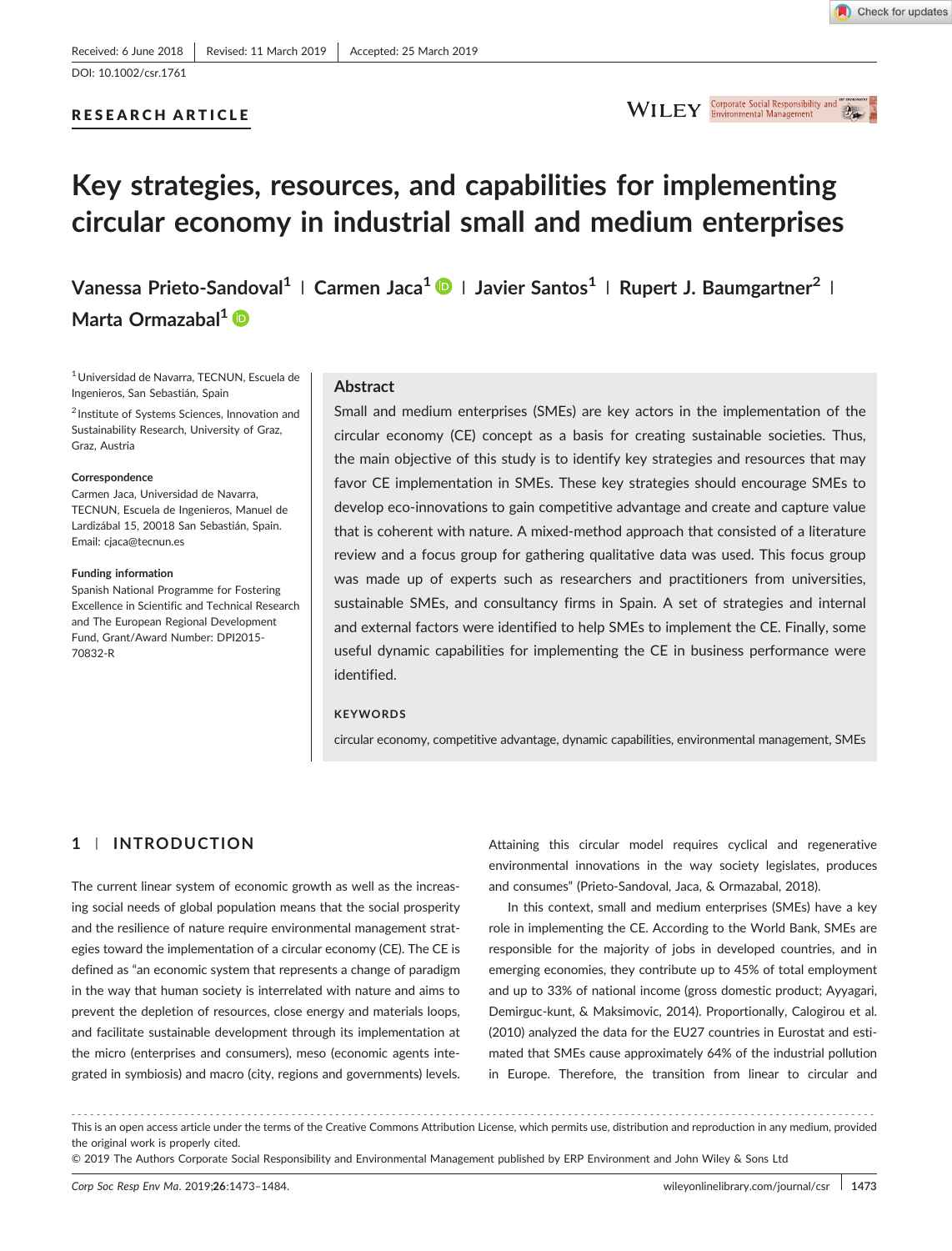**1474 WILEY** Corporate Social Responsibility and **the properation of the contract of the Contract of Corporate Social Responsibility and the properation of the contract of the properation of the contract of the contract of** 

sustainable business is urgent for manufacturing SMEs because they are responsible for a large part of the world's emission, use of resources, and generation of waste.

In this way, the Organization for Economic Co-operation and Development (2017) considers that SMEs are "central to the efforts to achieve environmental sustainability and more inclusive growth." Accordingly, the development of an economy that get supplies from waste and makes better use of resources could reduce the negative impact of industries, from the largest companies to the SMEs. In this sense, the environmental goods and services or eco-industry are growing steadily (OECD, 2013), and the green jobs created in European SMEs are around 25 million, but the highest amount of green jobs are generated through retail and services sectors (with about 7 and 10 million, respectively; European Commission, 2015a). Thus, an environmental strategy and the development of eco-innovations can benefit the financial performance of SMEs, increase the market share, and create a competitive advantage (Aragón‐Correa, Hurtado‐Torres, Sharma, & García‐Morales, 2008; Del Río, Carrillo‐ Hermosilla, & Könnölä, 2010; Iraldo, Kahlenborn, Rubik, Hertin, & Nielsen, 2005), especially when those eco-innovations are certified with eco-labeling schemes (Granly & Welo, 2014). Likewise, the CE offers a set of opportunities for SMEs such as the increase of prestige, cost reduction and financial profitability, recovery of the local environment, or sustainability of the company in the long term (Del Río, Carrillo‐hermosilla, Könnölä, & Bleda, 2016; Ellen MacArthur Foundation, 2015; Moore & Manring, 2009; Noci & Verganti, 1999; Rizos et al., 2016).

Nevertheless, SMEs usually have limited technical and financial resources, and they may not see CE as one of their priorities because they are not aware of the benefits of the CE. Furthermore, governments and policymakers give limited support (Ormazabal, Prieto-Sandoval, Jaca, & Santos, 2016; Rizos et al., 2016). In this context, there is a clear risk of a vicious circle of unsustainable and reactive

environmental strategies in SMEs, which hinders CE implementation (Figure 1).

With the aim of providing advice to SMEs that want to break this vicious circle, the objective of this study is to identify and analyze the key strategies and resources that SMEs need in the CE framework to eco-innovate, build a competitive advantage, create value, and consequently, attain differentiation in the market. Additionally, this study proposes to classify these strategies and resources according to the CE fields and the environmental management maturity (EMM) level of the firms.

The paper is structured as follows. Section 2 presents the theoretical background for tackling the relationship between CE implementation in industrial SMEs and the creation of competitive advantage. Section 3 describes our research methods. Section 4 reports the results and discussion, and Section 5 presents the final conclusions.

## **2** | **LITERATURE REVIEW**

Regarding the environmental challenges and opportunities faced by SMEs, the literature review was oriented toward understanding the CE's fields of action. Following the literature review, this section presents a model to build a competitive advantage in SMEs in the CE framework.

## **2.1** | **CE fields of action concerning SMEs**

The CE makes feasible the economic development by proposing the recirculation of resources to deal with the economic growth expectation. If human societies pursue growth, they should be limited to the closed loop of resources and energy, resulting in a minimum amount of emissions (Geng & Doberstein, 2008; Lieder & Rashid, 2016). Therefore, the CE integrates economic development with environmental



FIGURE 1 The vicious circle of unsustainable and reactive environmental strategies in small and medium enterprises (SMEs). CE, circular economy [Colour figure can be viewed at [wileyonlinelibrary.com\]](http://wileyonlinelibrary.com)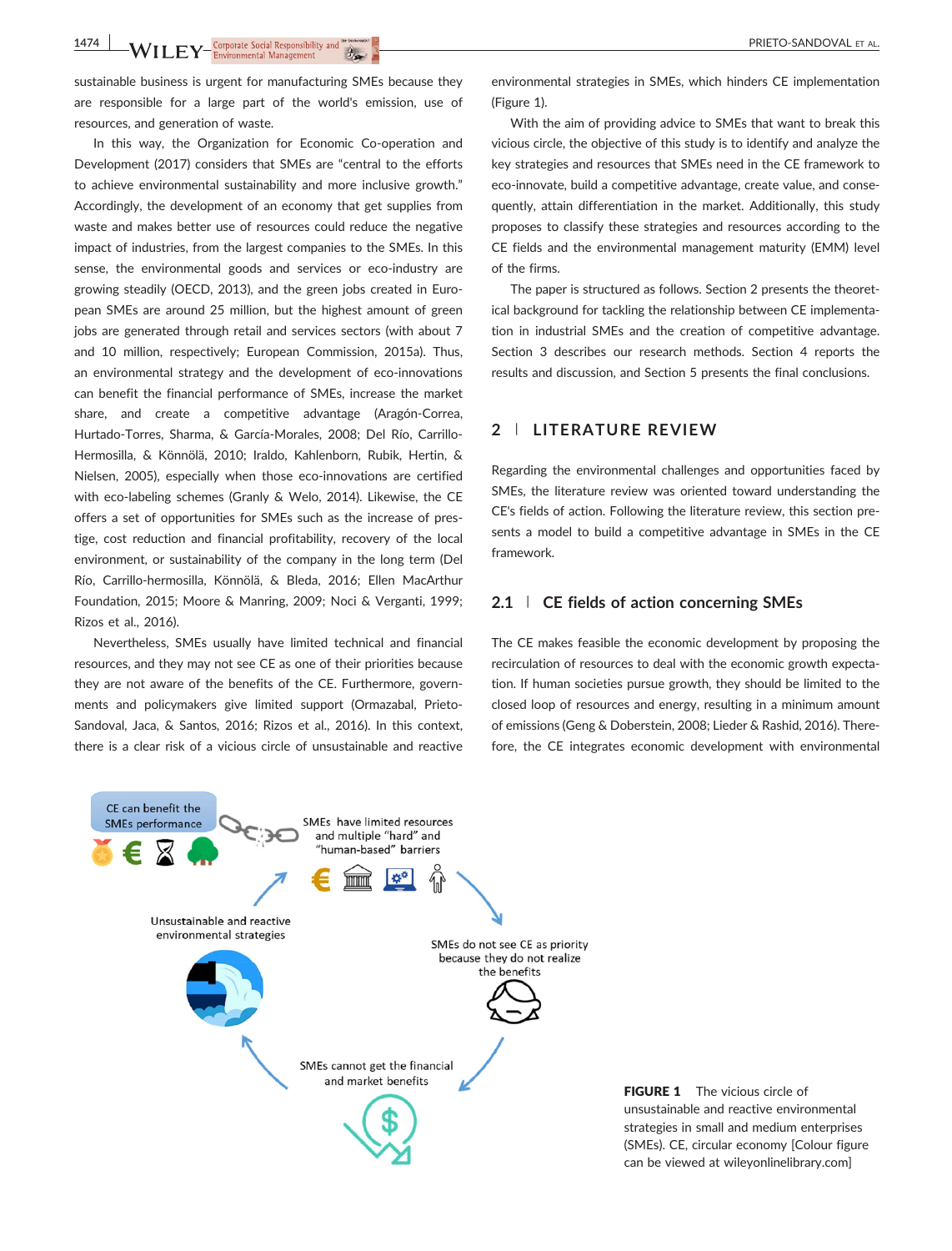sustainability by using environmental practices and technological innovation (Park, Sarkis, & Wu, 2010). This is possible through the value creation with sustainable business models based on extending firms activities along the product life cycle and the integration of firms with external partners to share service, cocreate products, recycling services, and so forth (Kortmann & Piller, 2016).

Wang, Che, Fan, and Gu (2014) state that CE is based on the "reduction, reuse, recycle" principle (3R principle) that is characterized by "low consumption, low emission, and high efficiency." These principles are transversal and guide the CE's performance that can be understood in six fields of action: (a) take, (b) make, (c) distribute, (d) use, (e) recover, and (f) industrial symbiosis (Jaca, Ormazabal, Prieto, Santos, & Viles, 2018). In the CE, *take* refers to the way industries take resources and energy from the environment, which they then transform into goods and services (*make*). These goods and services are distributed by industries or firms at the point of sale (*distribute*). After that, goods and services are bought by diverse purchasers (including other companies) and *used* by consumers in the market. The CE boosts ecoinnovation processes that *recover* the waste, materials, and energy that remain in the used products at the end of their life cycle (Park et al., 2010; Stahel, 2016). In this scheme, waste should be managed either as a biological resource or as a technical resource that may be redirected and returned to the biosphere or industrial processes, thus closing the loop (McDonough & Braungart, 2002). Finally, industrial symbiosis emerges when separate industries work together to develop the physical exchange of materials, energy, water, and by‐products that create a competitive advantage for them in the market (Chertow, 2000; Porter, 1998). The industrial symbiosis emerged thanks to spontaneous and successful experiences like Kalundborg in Denmark (Jacobsen, 2006), as part of a local economic development strategy in the United States and Europe (Gibbs & Deutz, 2007) and the Chinese investment in eco-industrial parks (Zhang, Yuan, Bi, Zhang, & Liu, 2010; Figure 2).

Moreover, this closed-loop process must be supported by a systemic view; this requires industries and their stakeholders to maintain a steady and coordinated flow of materials, as proposed in industrial symbiosis theory (Ayres, 1989; Chertow & Ehrenfeld, 2012; Gibbs,

Deutz, & Proctor, 2005). Thus, the CE can be understood at three different levels of interaction: micro, meso, and macro. At the microlevel, firms produce sustainable goods and services in separate units. Then the integration of firms makes it possible to build the mesolevel, where industry and business associations, clusters, and eco-industrial parks may interact and stimulate industrial symbiosis (Ormazabal et al., 2016) and considerably improve their environmental performance indicators (Daddi & Iraldo, 2016). Besides, consumers and stakeholders (via nongovernmental organizations and consumer organizations) can stimulate CE activities (Jaca, Prieto‐Sandoval, Psomas, & Ormazabal, 2018). Lastly, at the macrolevel, the (regional) governments, institutions, and societal values may trigger the CE in cities and countries through a suitable legal framework (Geng, Zhu, Doberstein, & Fujita, 2009; Pastore & Morello, 2018; Figure 2).

## **2.2** | **Building competitive advantage in industrial SMEs with CE**

Considering that the CE may offer the opportunity to build a competitive advantage for firms, this literature review examines what is a competitive advantage and the way to achieve it. The pioneering definition given by Porter (1985) explained that a competitive advantage exists when an organization can provide more value for its buyers than its competitors can through cost leadership or differentiation. Whereas Porter uses a market‐oriented outside‐in perspective, Barney (1991) looks at the core competences of a company that are described as the basis for creating a superior position on the market (inside‐out perspective). He claimed that "a firm is said to have a competitive advantage when it is implementing a value creating strategy not simultaneously being implemented by any current or potential player." But this competitive advantage is sustained during the time "when other firms are unable to duplicate the benefits of this strategy" (Barney, 1991).

The CE should be part of the SMEs' strategy for building a competitive advantage by providing value for its customers with greener



FIGURE 2 Circular economy fields of action [Colour figure can be viewed at [wileyonlinelibrary.com](http://wileyonlinelibrary.com)]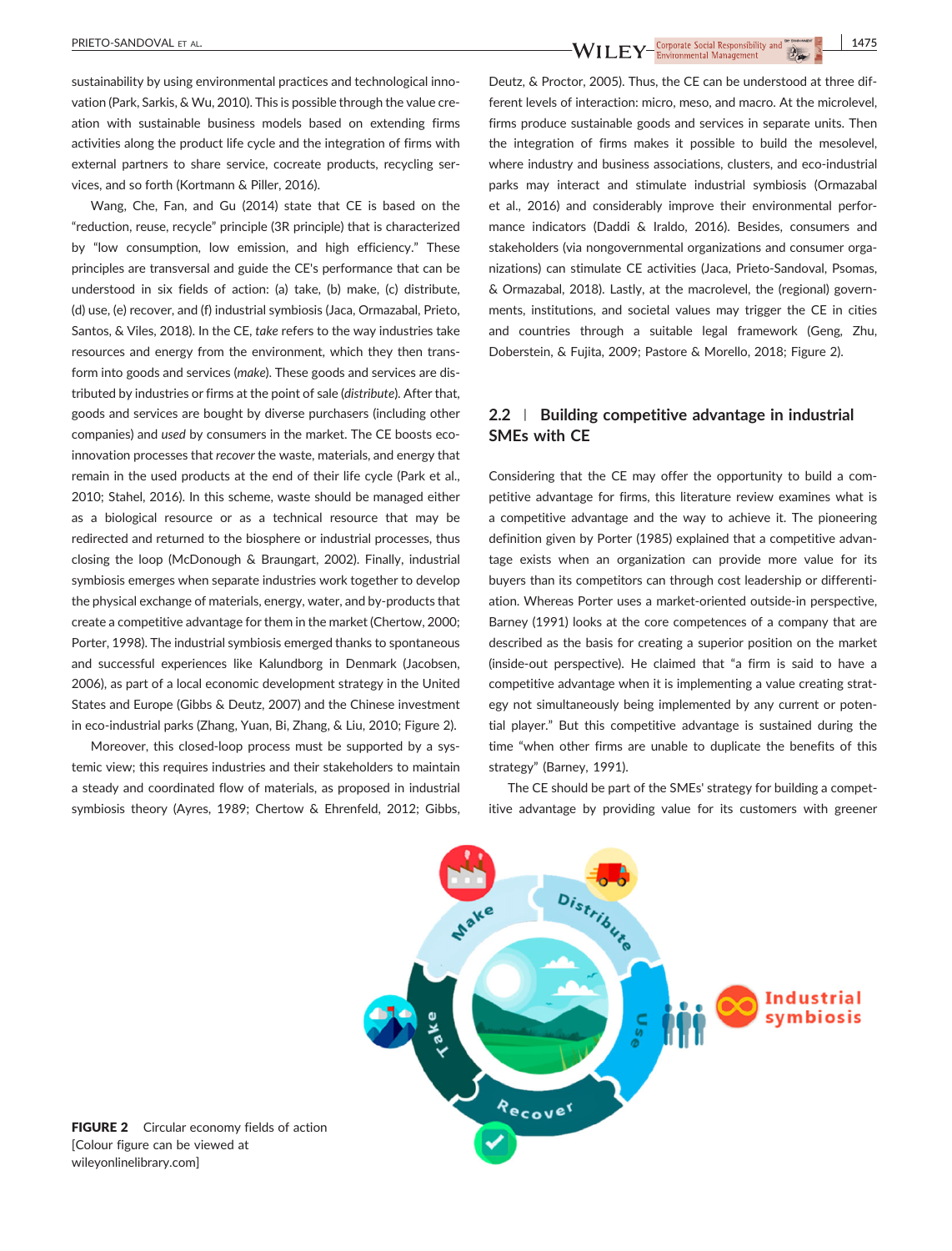**1476** NILEY Environmental Management

products and services than those of their competitors. The environmental mature companies have learned that environmental improvements may have positive impacts on their prestige and profits (Ormazabal et al., 2016).

The design of a business strategy to get a competitive advantage starts by analyzing the interaction between external and internal factors (Del Río et al., 2016; Figure 3). External factors include public policy, market conditions, technological development, and stakeholders, whereas internal factors are the firm's resources, capabilities, and competences (RCCs). In this sense, some scholars have already tackled this topic with contrasting perspectives. On the one hand, the industrial management theory developed by Porter (1981) proposed to look for benefits by understanding the external factors to guide the use of available resources and capabilities.

On the other hand, the study of resources, competences, and capabilities started with Barney's (1991) pioneering work on the resource‐ based view, focused on the relevance of resources, that is, assets, capabilities, organizational processes, firm attributes, information, and knowledge, in obtaining a sustained competitive advantage in the long term for dynamic markets. Shortly after that, Teece, Pisano, and Shuen (1997) defined resources as "firm‐specific assets that are difficult, if not impossible to imitate." For example, those resources can be tangible, such as infrastructure, or intangible, such as "know‐ how" and "know-who" (Alfaro, Mejía-Villa, Recalde, & Rodriguez-Ferradas, 2017; Chi, 1994).

The capabilities do exist when the resources have been integrated with the aim to develop one or multiple tasks in the firm. Moreover, capabilities are usually acquired through the development, learning, and exchange of knowledge of the staff. Some examples of capabilities may be the human talent selection, marketing, research and development, and the employees' abilities and knowledge (Dutta, Narasimhan, & Rajiv, 2005).

Competencies are the capabilities that become the sources of competitive advantage (Zott, 2003). In other words, every competence was a capability. In this light, the core competences are the most developed and experienced (Teece et al., 1997). Consequently, they are what make companies different from their competitors and difficult to imitate in the marketplace. The core competences have a strategic value, which implies a need to update them continually (Alfaro et al., 2017).

The research of Teece et al. (1997) extended the knowledge of resource-based view by proposing the concept of "dynamic capabilities," which they defined "as the firm's ability to integrate, build, and reconfigure internal and external competences to address rapidly changing environments." Dynamic capabilities may demonstrate the organization's ability to achieve new and innovative forms of competitive advantage, given path dependencies and market positions (Leonard‐Barton, 1992). Those dynamic capabilities are especially useful in the current complex and changing context.

The present study is inclined toward the integrated view presented by Del Río et al. (2016) who claimed that the environmental business strategies adopted by a firm resulted from the use of external and internal factors. Then the implementation of those strategies drives the emergence of eco‐innovations and organizational changes to facilitate the creation of competitive advantage in the market (Figure 3).

As soon as SMEs are provided with different RCCs that help them to deal with environmental challenges, they can advance in their EMM level. In 2015, Ormazabal et al. (2016) proposed an EMM model, which has its roots in nearly a dozen maturity models and focuses on the path a firm can follow to move from one stage to another:

- 1. Legal requirements: The company identifies the environmental requirements that it has to fulfill and it starts fulfilling them.
- 2. Responsibility assignment and training: Assign a person in charge of environmental management that consequently will assign responsibilities and will manage the necessary training, which will lead to the fulfillment of almost all legal requirements.
- 3. Systematization: Formalization of the environmental management, which include the environmental policy definition, implementation, and verification.



FIGURE 3 Competitive advantage model for circular economy (CE) achievement, based on Ormazabal et al. (2016), Del Río et al. (2016), and Lepak, Smith, and Taylor (2007). EMM, environmental management maturity [Colour figure can be viewed at [wileyonlinelibrary.com](http://wileyonlinelibrary.com)]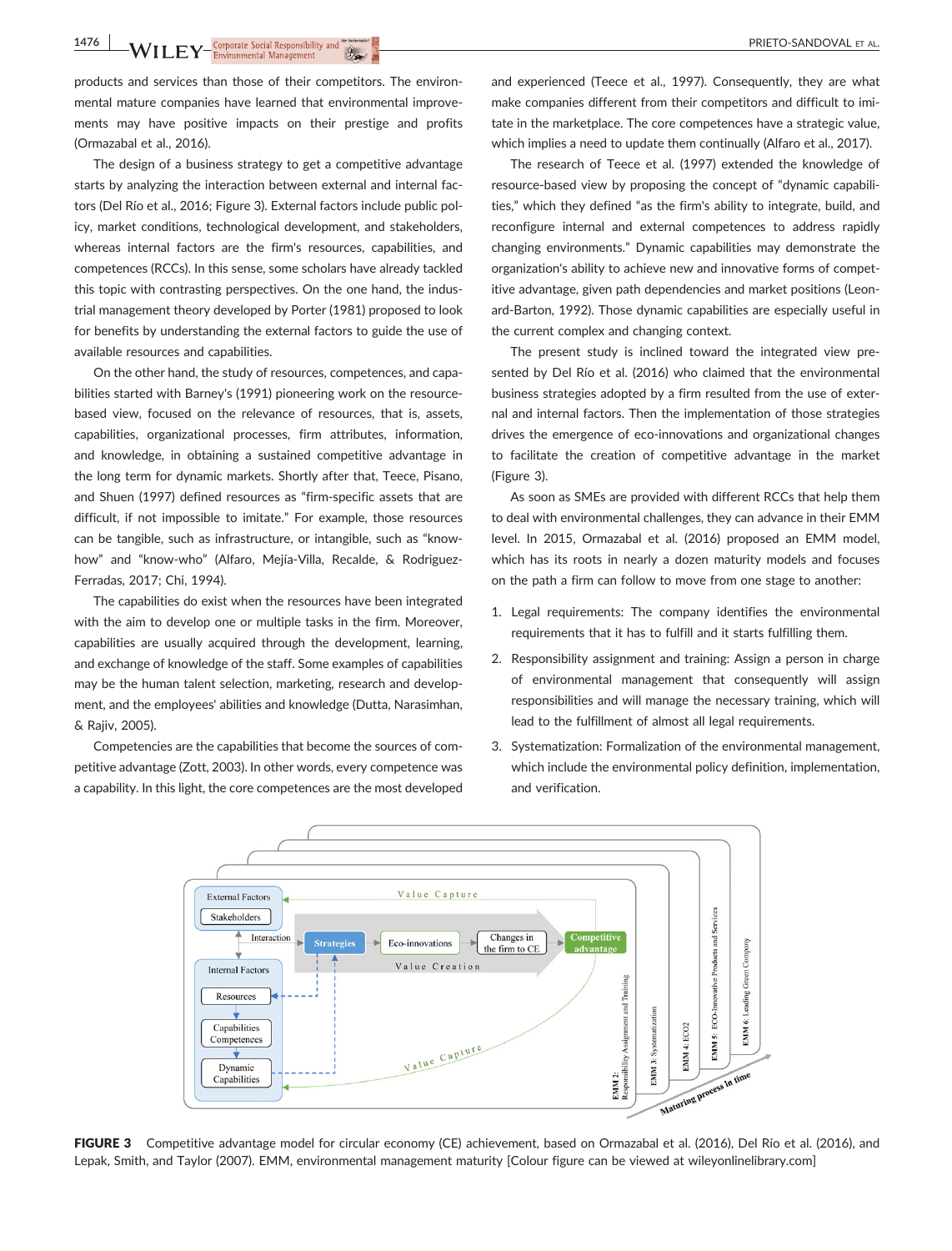- 4. ECO2: Minimize environmental impacts through a proactive attitude, implementing a continuous improvement system focused on environmental aspects.
- 5. ECO-Innovative products and services: Create new products and services that take into account environmental aspects.
- 6. Leading green company: Become a reference company in matter of environmental management through communication and marketing.

Consequently, a company would have a different combination of internal and external factors according to its EMM level, and a company can evolve in the time by improving its RCC (Figure 3). A company's understanding of its maturity level can help it to look for the resources, competences, and dynamic capabilities needed to improve its environmental strategies, create a competitive advantage, and consequently, create and capture value (Lepak et al., 2007). For this reason, SMEs should identify the resources, competences, and dynamic capabilities that are useful for implementing the CE through an environmental business strategy and that allow them to build a competitive advantage (Del Río et al., 2016). Thus, achieving a CE scheme must be attractive to the SMEs and help them to compete successfully in the market (Figure 3).

## **3** | **METHODS**

After undertaking a literature review to understand the theoretical background of the CE that allows SMEs to build a competitive advantage, we developed a mixed‐method approach in this study (Figure 4). The data were gathered through a focus group via audio‐visual and



FIGURE 4 Results obtained during the data analysis in terms of the concepts from the literature review [Colour figure can be viewed at [wileyonlinelibrary.com](http://wileyonlinelibrary.com)]

written materials. The data collected from the focus group were analyzed with a systematic content analysis using the ATLAS.ti software.

## **3.1** | **Focus group**

Focus group discussions are a flexible research method that is particularly effective for exploratory studies and for observing diverse experiences and perspectives on a topic of study. Moreover, focus groups give participants the opportunity to engage in a discussion, and they provide researchers with a broader range of information than surveys do (Hennink, 2014).

We invited 19 experts to participate in our focus group, and 12 accepted (a 63% acceptance rate). The focus group consisted of researchers and practitioners from universities (four), sustainable industrial SMEs (four), and consultancy firms (four) in Spain. The moderators were researchers who have been practitioners in industrial companies. Their fields of study are industrial engineering, environmental management, quality, and logistics. Participants were divided into three groups, taking into consideration the profile, age, and experience of each participant to ensure diversity and gender balance in each group. Each group had at least one male and one female and one researcher, one practitioner, and one consultant. Additionally, the audio‐visual and written materials collected from the focus group workshops were analyzed through a systematic content analysis.

The focus group was organized as a workshop to generate interaction. The participants had to identify the most important stakeholders in implementing the CE in SMEs. Then they proposed strategies regarding the CE's six fields of action. During the workshop, three activities were completed:

- 1. The first activity was designed to stimulate self‐reflection and facilitate socialization among them. For each group, the moderator invited the group's practitioner to describe their firm's production process as it existed at that moment and to draw the process on a big sheet of paper, without thinking about any improvements that could be made. This activity took 15 min.
- 2. The moderators made a brief presentation about the CE's purpose, fields of action, advantages to companies, and examples. At that point, participants had to list the most critical stakeholders, strategies, and indicators for each CE field. Participants also wrote down the internal and external factors that support the strategies, which may help SMEs to implement the CE. This activity took 90 min.
- 3. The final activity was geared toward thinking about the processes that the groups had drawn in the first activity and proposing the strategies identified in the previous activity for their own business. This task aimed to make participants develop a new awareness about the external and internal factors in their context. This activity took 20 min.

The focus group made it possible to integrate researchers' theoretical knowledge with practitioners' experience.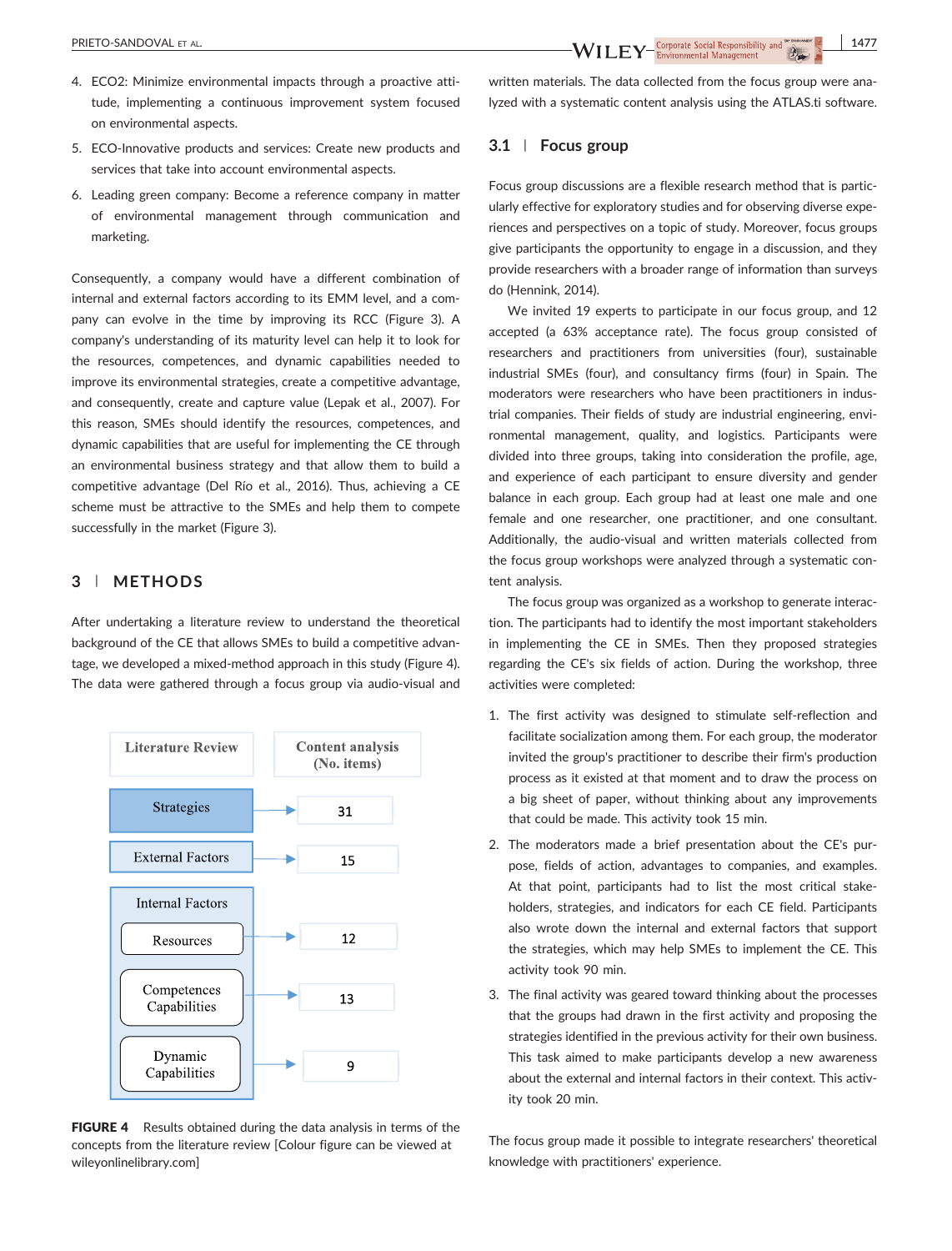| i<br>ׇ֚֘֝֬                                           |
|------------------------------------------------------|
| l<br>י                                               |
|                                                      |
|                                                      |
| Ś                                                    |
| i<br>į                                               |
|                                                      |
| $\overline{\phantom{a}}$<br>i<br>i                   |
| Ś                                                    |
|                                                      |
|                                                      |
|                                                      |
| ׇ֓֕֡<br>Ì                                            |
|                                                      |
|                                                      |
| J                                                    |
|                                                      |
|                                                      |
| ١                                                    |
| ׇ֚֬                                                  |
| Ì<br>í<br>5<br>j                                     |
| ı<br>$\overline{\phantom{a}}$<br>ABI I<br>l<br>ׇׇ֠֕֡ |

| Fields of            | Strategies/activities per EMM stage (excluding                 | the first stage)                                                               |                                                                                    |                                                                                                                 |                                                                                                                          |
|----------------------|----------------------------------------------------------------|--------------------------------------------------------------------------------|------------------------------------------------------------------------------------|-----------------------------------------------------------------------------------------------------------------|--------------------------------------------------------------------------------------------------------------------------|
| action               | Assignment                                                     | Systematization                                                                | ECO <sub>2</sub>                                                                   | ECO-Innovative                                                                                                  | Leading green company                                                                                                    |
| Take                 |                                                                | Corporate social responsibility<br>Materials traceability<br>Green procurement | Avoidance of the use of toxic materials.<br>Process and product transparency       | Embrace the use of sustainable<br>materials                                                                     | Use of sustainable and fully recoverable<br>materials                                                                    |
| Make/transform       | Training and of employees<br>in sustainability issues          | Minimizing the environmental<br>impact by the resources<br>optimization        | The use of sustainable energy sources<br>Prevention of environmental damage        | Collaborative product design.<br>The design of circular and<br>Ecological modernization<br>sustainable products | Company digitalization toward industry<br>Zero-waste processes<br>4.0 improvements                                       |
| Distribute           |                                                                |                                                                                | Optimization of stock, routes, and space                                           | Local market promotion                                                                                          | Collaborative reverse logistics                                                                                          |
| Use/consume          | Reaction to consumer<br>environmental<br>requests on<br>issues | Products certifications such<br>as eco-labels                                  | Communication of environmental<br>initiatives                                      | Green marketing strategy<br>Market segmentation                                                                 | Product system services implementation                                                                                   |
| Recover              |                                                                |                                                                                | Waste management and in the suitable<br>treatment of the various types of<br>waste | Valorization of waste and<br>energy                                                                             | Valorization and commercialization of<br>by-products and surplus electrical<br>and/or heat energy to another<br>consumer |
| Industrial symbiosis |                                                                |                                                                                |                                                                                    | materials and potential<br>stakeholders to share<br>Integration with other<br>by-products                       | Complete integration of resources and<br>energy with other stakeholders                                                  |

Abbreviation: EMM, environmental management maturity. Abbreviation: EMM, environmental management maturity.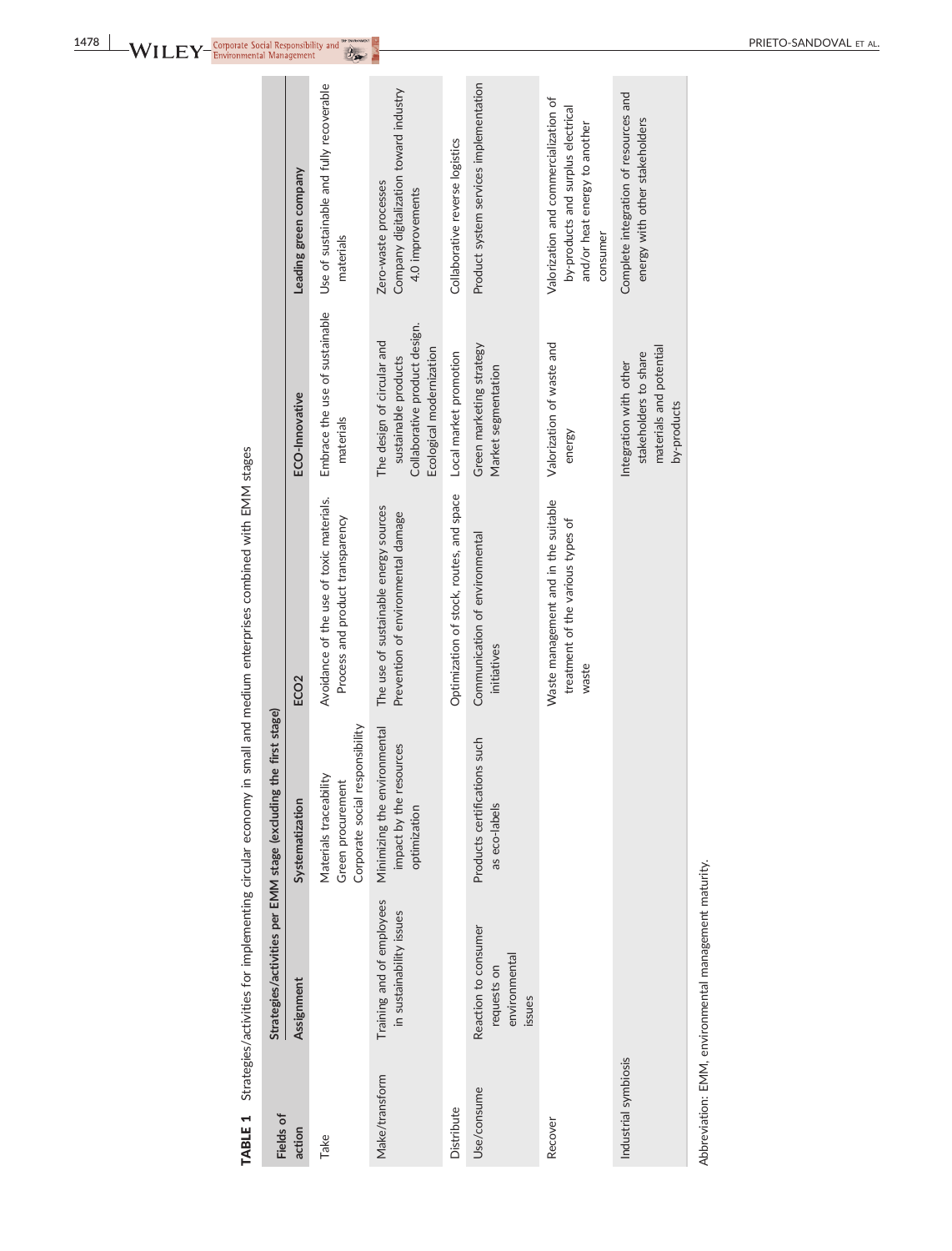## **3.2** | **Systematic content analysis**

The audio‐visual and written materials collected during the focus group sessions were analyzed with a systematic content analysis. Content analysis involves organizing large quantities of textual or audio‐ visual data into many fewer and representative content categories (Krippendorff, 1989; Weber, 1990). Video recording focus group discussions are not usual, and it can give additional information about participants' body language or information that was not caught in the moment (Hennink, 2014). Additionally, the video is useful for transcribing the discussion or analyzing it with researchers that were not present. However, the presence of a video recorder can influence participants' contributions (Hennink, 2014). Bearing this in mind, we tried to decrease its influence by using a little camera and locating it in an unobtrusive area of the room.

The information collected from the focus group sessions was recorded systematically by creating a set of codes that defined items observed in the data and the literature review (Figure 4) according to the objectives outlined previously. Therefore, regarding the literature review and the key concepts to formulate and strategy toward the CE implementation, the content analysis identified different items for each of them: strategies, external factors, internal factors, and dynamic capabilities. This analysis was done using ATLAS.ti, a software program that supports qualitative research and qualitative data analysis.

## **4** | **RESULTS AND DISCUSSION**

As Section 1 shows, CE‐related strategies can help SMEs to improve their business and environmental performance; thus, this study makes a major contribution to research on the CE implementation by providing a set of key strategies needed to incorporate the CE paradigm in firms, according to six fields of action. Then the study's results in terms of the main internal and external factors that support that set of strategies are discussed. Finally, an unanticipated finding is presented: a group of dynamic capabilities useful for implementing the CE in SMEs.

## **4.1** | **Strategies for the CE fields of action**

SMEs should design and implement multiple strategies and activities that fit with their available RCCs and of course their EMM level, so they can then build a proper corporate strategy that lets them build a competitive advantage within the framework of CE.

The focus group proposed several strategies and related activities that SMEs could apply for each CE field of action. These strategies also can be combined with the EMM stages to assist SMEs in the implementation process (Table 1). In the *take* field of action, the strategies are mainly oriented toward managing materials provision, which can be assessed according to the materials' toxicity, the suppliers' certifications, and the entire life cycle assessment. In this vein, a "leading green company" should use sustainable and fully recoverable materials. Moreover, the participants pointed out the importance of being

coherent by integrating CE implementation with a firm's corporate social responsibility strategy. They considered that every environmental strategy should go together with workforce conditions and the social sustainability of the firms. This collective agreement contrasts with Murray, Skene, and Haynes (2017), who question the social dimension of the CE paradigm.

In the *make* field of action, the strategies have the aim of triggering the design of circular and sustainable products and the technological modernization that may facilitate a financial advantage based on circular and efficient processes. Nonetheless, the participants commented that the less skilled jobs will disappear. In this field, a useful strategy is to design training policies that will help workers transition to positions and tasks that are in line with the firm's move toward the CE. As Forstater (2006) noted, "the ongoing jobs versus the environment mindset needs to be replaced with jobs and the environment attitude." Thus, sustainable SMEs may create new "green jobs," meaning traditional jobs will be transformed, but employees should not be fired. Instead, employees should be provided with training in the environmental knowledge they need (Renner, Sweeney, & Kubit, 2008).

In the *distribute* field of action, distribution can be improved using strategies related to supply chain management and its optimization through collaboration initiatives. Strategies for the *use* field of action are focused on communicating the value added by the SMEs through green marketing tools such as eco-labeling and zero-waste certifications. Moreover, market segmentation is a key strategy because not all green customers are the same green consumers (Ginsberg & Bloom, 2004) and not all customers care about the environment (Paço & Raposo, 2010). SMEs may adopt a product system service business model to sell their service instead of products. Then the strategies of the *recover* field of action should pave the way to do the valorization and commercialization of by‐products and surplus electrical and/or heat energy to another consumer. However, this strategy clearly depends on the technological modernization of the company and its integration with other stakeholders. Consequently, the participants highlight the importance of *industrial symbiosis* strategies that should focused on build and integrated flow of resources and energy with other stakeholders.

#### **4.2** | **External and internal factors**

As discussed in Section 2.1, external factors include public policy, market conditions, technological development, and stakeholders, whereas internal factors are the firm's RCC. The focus group identified internal and external factors that may be useful in developing SMEs' environmental strategy and boost CE implementation.

First, the stakeholders as the main external factors were directly analyzed by the focus group in the second activity, and they were also associated with each CE field of action (Table 2).

In the *take* field of action, the participants believed that suppliers and competitors are the most important stakeholders. The participants explained that the industry resource suppliers are not usually interested in the development or exploitation of sustainable materials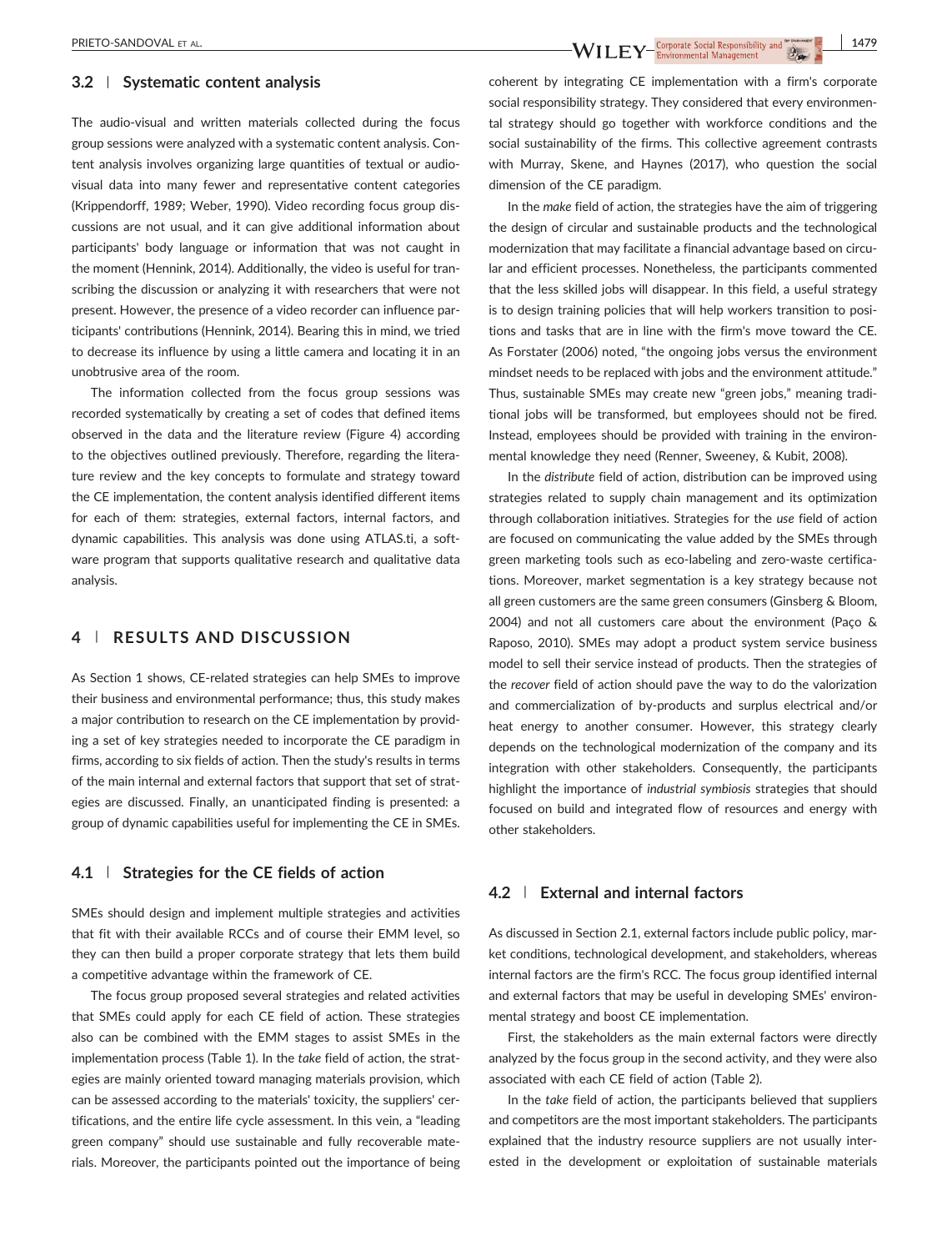**1480 WILEY** Corporate Social Responsibility and **the property of the contract of the Corporate** Social Responsibility and the contract of the contract of the contract of the contract of the contract of the contract of the

**TABLE 2** Stakeholders involved in implementing circular economy in small and medium enterprises

| <b>Fields of action</b> | <b>Stakeholders</b>                    |                                                 |
|-------------------------|----------------------------------------|-------------------------------------------------|
| Take                    | • Suppliers                            | • Investors and organizational leaders          |
|                         | • Competitors                          | • Governments                                   |
| Make/transform          | • Universities and research centers    | • Standards organizations such as BSI and AENOR |
|                         | • Design schools                       |                                                 |
|                         | • Workforce                            |                                                 |
| <b>Distribute</b>       | • Logistics suppliers                  |                                                 |
| Use/consume             | • Shoppers                             |                                                 |
|                         | • Consumers and final users            |                                                 |
|                         | • Second-hand users                    |                                                 |
|                         | • Grouped consumers                    |                                                 |
|                         | • The product-responsible organization |                                                 |
| Recover                 | • Waste manager                        |                                                 |
|                         | • Landfill managers                    |                                                 |
| Industrial symbiosis    | • Suppliers                            |                                                 |
|                         | • Competitors                          |                                                 |
|                         | • Consumers                            |                                                 |
|                         | • Industrial or trade associations     |                                                 |
|                         |                                        |                                                 |

and they believe that suppliers should give more information about their processes activities. Additionally, they realized that regardless of whether leading competitors use environmental criteria, their attitude has a great influence on the whole market.

CE requires new knowledge and eco‐innovation processes that are not always developed inside firms (internal factors; Teece et al., 1997). The focus group identified universities, research centers, and design schools as key stakeholders in facilitating eco-innovation in SMEs. Preliminary work on this issue was undertaken by Horbach, Oltra, and Belin (2013), who demonstrated that compared with another kind of innovations, firms require more external sources of knowledge and information to develop eco-innovative processes and products. They found that the external sources may be the businesses' suppliers, consulting firms or research and public institutions; the weight of these sources can vary according to the local context. Moreover, the focus group also remarked on the importance of the workforce profile and values in carrying out sustainable initiatives. One of the practitioners said, "I aim to introduce environmental consciousness into my employees' DNA and make it part of our culture."

In the third CE field of action (*distribute*), participants considered that logistic suppliers play a central role because they are related to polluting processes such as transport. For the *use* field of action, the focus group presented multiple agents: the shopper who buys the product, the consumer, the second‐hand user, the grouped consumers or consumers that group their orders to increase their negotiation power, and the "product‐responsible organization," if the consumer is not the owner. In general, all of these agents compose the demand side and can pressure companies for sustainable production. The *recovery* field of action is closely linked to the agents that can manage or transform waste streams, such as waste managers at landfills or incineration sites. Two of the participants represented SMEs that are legally accredited as waste managers because their business model requires direct access to materials that can be valorized, such as batteries and electronic waste. They highlighted that the low prices for landfill services are a barrier to the CE. Last but not least, the industrial symbiosis should be supported by multiple stakeholders to facilitate the waste and resource sharing in a steady flow. Besides, the industrial associations may facilitate this integration, especially for the SMEs.

In the third column, Table 2 shows four transversal agents who can influence CE implementation in all fields of action. The participants first highlighted the role of investors and organizational leaders. As Rizos, Policy, and Ceps (2015) pointed out, the leaders of SMEs should be engaged in environmental values and understand the circular business model as a way to be more effective and efficient in the long term. As expected, the government was recognized as the agent that can change the rules of the game (Horbach, 2008; Reisch, Nielsen, Watson, & Wilson, 2016), an example of this being the European Union's roadmap to achieving a CE (European Commission, 2015b). The focus group recognized the strong influence of standards organizations such as BSI and AENOR in environmental management in the industry because they both are developing zero‐waste standards to certify companies locally and globally (AENOR, 2016; BSI Group, 2017). Last but not least, there are industrial or trade associations who can help SMEs to develop industrial symbiosis (Ormazabal et al., 2016) and may play the role of innovation intermediaries (Alfaro et al., 2017).

Turning to the internal factors, they were identified tacitly; rather than asking direct questions, the focus group moderators encouraged participants to express the kinds of resources, competences, and capabilities that should support CE implementation in SMEs. The most useful resources, competences, and capabilities identified are listed in Table 3.

In the first field of action, the resources required by SMEs are a qualified procurement department that looks for sustainable supplies and a materials database that meets those criteria. Practitioners from SMEs expressed strong interest in specific innovations for improving the *take* field of action, and they criticized the low availability of sustainable materials in the market for producing green products. Moreover, practitioners believe that design and creativity are critical to developing competitive, green, and circular products or services. Unexpectedly, all participants agreed on the need for a human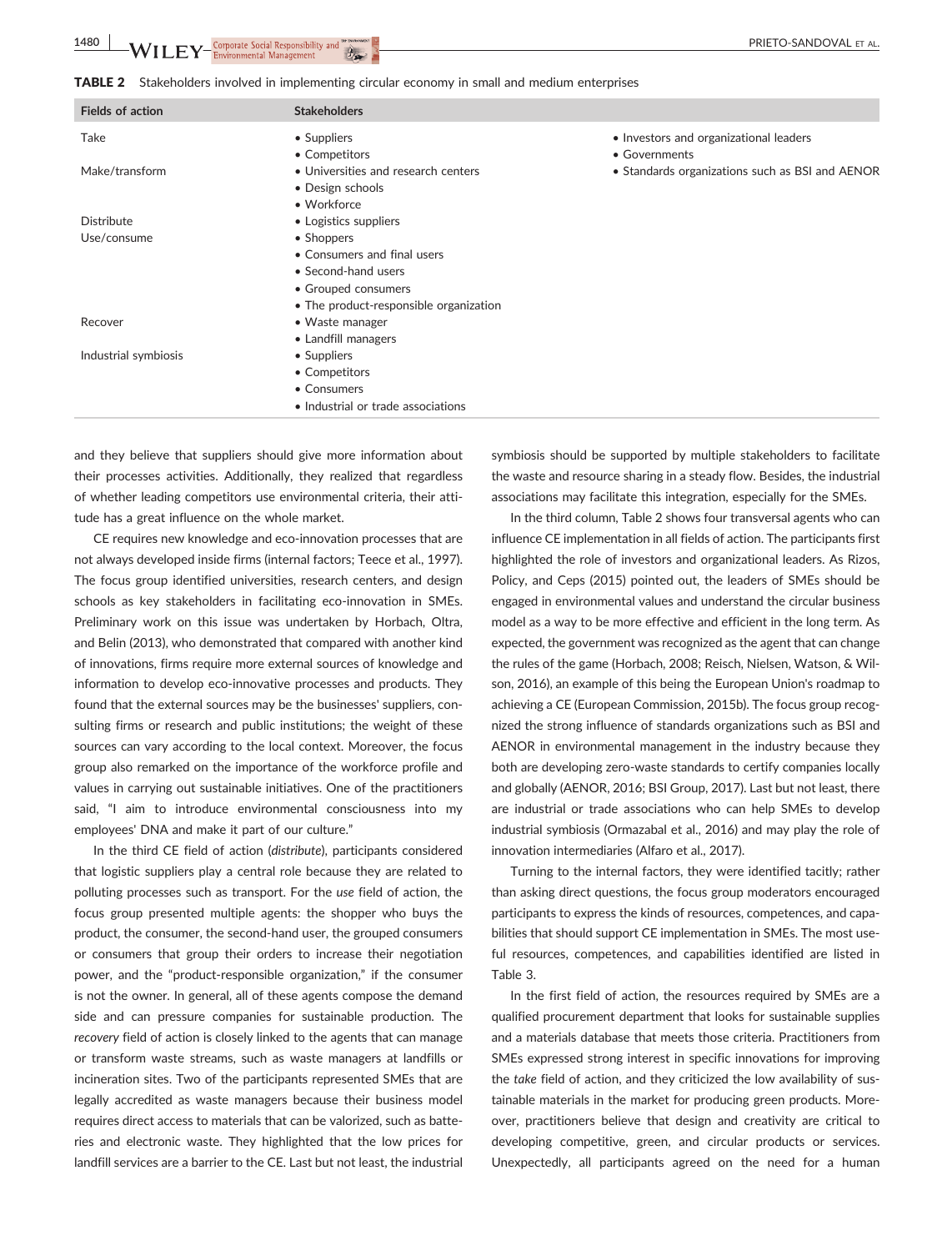TABLE 3 Resources, competences, and capabilities in implementing circular economy in small and medium enterprises

| <b>Fields of action</b> | <b>Resources</b>                                                                                                                  | <b>Competences and capabilities</b>                                                                                                                               |
|-------------------------|-----------------------------------------------------------------------------------------------------------------------------------|-------------------------------------------------------------------------------------------------------------------------------------------------------------------|
| Take                    | • Procurement department<br>• Materials database<br>• Design and creativity<br>• Human resources department                       | • Develop successful, green, and circular products or services<br>• Understand the competitors' strategy<br>• Ability to attract talent with environmental values |
| Make/transform          | • Machinery and equipment<br>• Users' designs                                                                                     | • Project management                                                                                                                                              |
| Distribute              | • Traceability systems                                                                                                            | • Perform reverse logistics<br>• Share logistics operations with other organizations<br>• Manage traceability                                                     |
| Use/consume             | • Market analysts-business intelligence (e.g., omnichannel)<br>• Maintenance services platform<br>• Communication channels        | • Maintenance services offer<br>• Develop effective green marketing to open new markets<br>• Include consumers in product design                                  |
| Recover                 | • Reusable and recyclable products and materials                                                                                  | • Design circular processes and products                                                                                                                          |
| Industrial symbiosis    | • Geographical proximity with the own firm factories,<br>suppliers, customers, and potential partners<br>• Communication channels | • Create synergies with compatible organizations<br>• Work in symbiosis in the firm and with stakeholders                                                         |

resources department with the ability to attract talent with environmental values.

In the *make* field of action, the resources are clearly associated with the production process and systems; this involves the effective use of machinery and equipment. Besides, the collaboration with users may enrich the process, as well as the geographical proximity within the same company (be in the same building if possible) and with suppliers to create synergies with compatible organizations. Also, project management is a valued competence because it allows for the creation of products and services that fit market needs. For the *distribute* field of action, SMEs require traceability systems to perform reverse logistics, to share logistics operations with other organizations, and of course, to manage traceability. After that, in the *use* field of action, practitioners also suggested employing market analysts and using business intelligence platforms (e.g., omnichannel) to review demand behavior and to correct the production plan. If the company has a product service business model, it needs a maintenance services platform so it can offer those services. Also, in this field of action, an effective communication channel is essential to develop effective green marketing to open new markets and to include consumers in their product design. The *recover* field of action requires access to reusable and recyclable products and materials to design circular process and products. Finally, the *industrial symbiosis* needs geographical proximity within the same company (be in the same building if possible) and other compatible organizations to share resources and wastes. Addtionally, the industrial symbiosis would be well supported by effective comunication channels.

#### **4.3** | **Dynamic capabilities**

One unanticipated finding was that the analysis of participants' opinions facilitated the identification of some useful dynamic capabilities for implementing the CE in SMEs, as Table 4 shows. According to Teece (2007), "dynamic capabilities enable business enterprises to

TABLE 4 Dynamic capabilities for implementing circular economy in small and medium enterprises

| <b>Objective</b>                             | <b>Dynamic capabilities</b>                                                                                                                                                                                                    |
|----------------------------------------------|--------------------------------------------------------------------------------------------------------------------------------------------------------------------------------------------------------------------------------|
| Sense and shape<br>opportunities and threats | • Access to stakeholders' information<br>• Research and development                                                                                                                                                            |
| Seize opportunities                          | • Improvement of the business models<br>• Ability to create a "green" culture<br>• Ability to train and increase workers'<br>ability to propose improvements<br>• Capability to transform obsolete jobs into<br>new employment |
| Maintain competitiveness                     | • Leader's vision and environmental<br>awareness<br>• Capacity to design and reconfigure<br>sustainable business models<br>• Knowledge management and<br>development                                                           |

create, deploy, and protect the intangible assets that support superior long-run business performance," meaning that dynamic capabilities enable firms to be adaptable and responsive to dynamic environments. Likewise, Teece (2007) suggested that there are three kinds of dynamic capabilities: (a) sensing and shaping opportunities and threats, (b) seizing opportunities, and (c) maintaining competitiveness through enhancing, combining, protecting, and, when necessary, reconfiguring the business enterprise's intangible and tangible assets.

Those three kinds of dynamic capabilities may help entrepreneurs and SMEs achieve and maintain a competitive advantage when facing the challenges mentioned above, namely, limited technical and financial resources and a short-term outlook (Ormazabal et al., 2016).

With regard to sensing and shaping opportunities and threats, the focus group activities showed that participants believed that SMEs should increase their access to stakeholders' information in order to understand their needs as well as increase their research and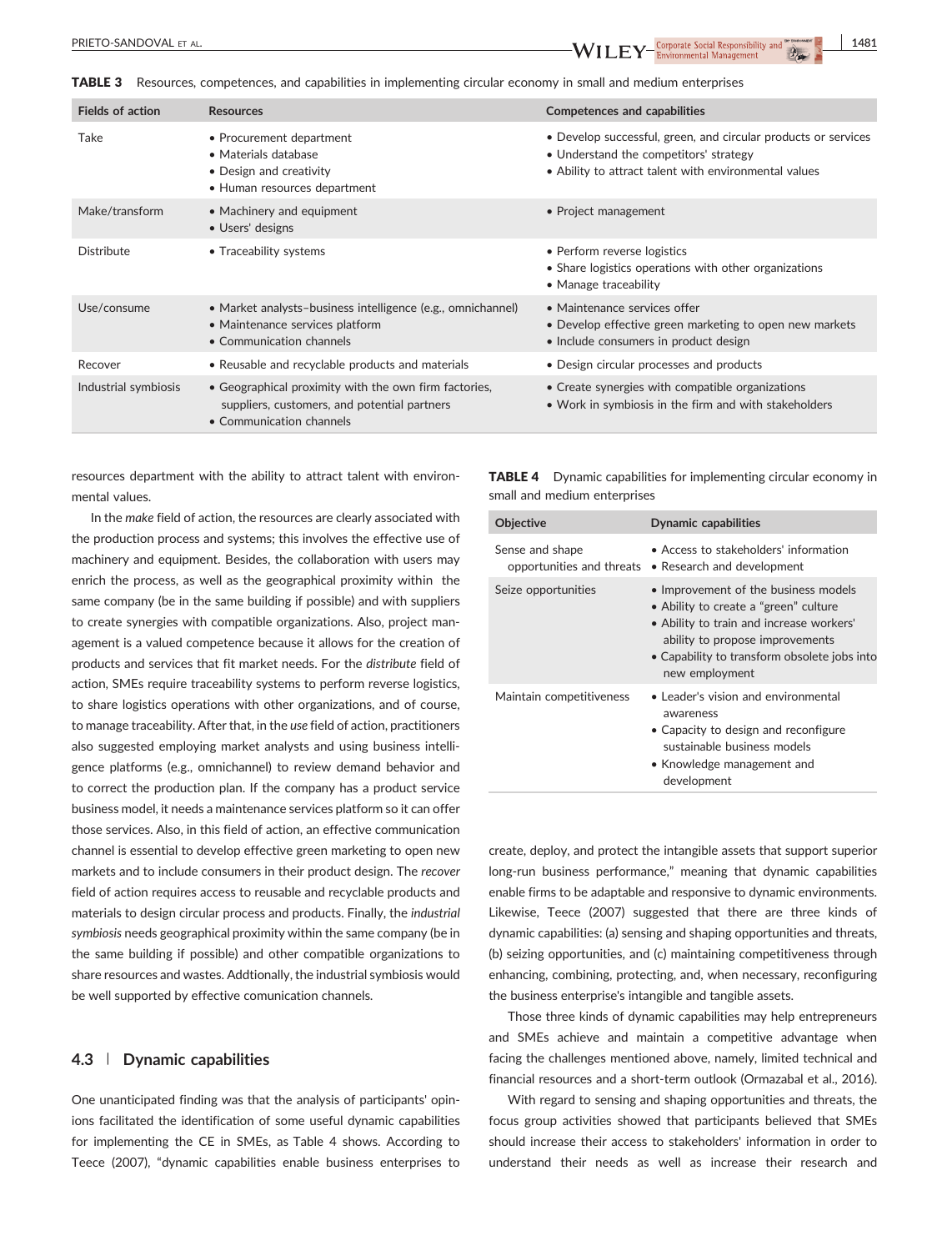development programs and identify better technologies and opportunities for closing the resource and material loops.

Second, in terms of seizing opportunities, three dynamic capabilities were identified: incremental improvement of the business model, the ability to create a "green" culture and boost it from inside the SMEs, and the training of workers to increase their ability to propose improvements. In addition, SMEs should develop the capability to transform obsolete jobs into new employment through training and without redundancies. On this last point, the participants expressed concern about the social implications of the modernization of companies and the threat that it can entail for older employees in any industry.

Finally, turning to the capacity to maintain competitiveness, the focus group highlighted the vision and environmental awareness of leaders. Moreover, SMEs should develop the capacity to design and reconfigure sustainable business models according to their CE opportunities and challenges. Lastly, participants agreed that knowledge management and development should be continuously fed by future/potential users through virtual platforms.

## **5** | **CONCLUSIONS**

The central goal of the study was to identify the key strategies and resources that may favor the CE paradigm in SMEs. This work contributes to the existing knowledge on CE implementation by providing a set of 31 strategies that could help SMEs to mature and orient their corporate strategy toward the CE. The strategies were classified in terms of the six CE fields of action and the EMM level identified through a literature review. Moreover, this set of strategies is supported by a group of internal and external factors that are also organized according to the CE fields of action. The second major finding was some useful dynamic capabilities that may help SMEs or any company to build a sustainable competitive advantage. More research is needed to understand better the dynamic capabilities, which may not be limited to the ones we proposed and which vary according to the internal and external factors of each organization.

These findings may help SMEs owners and managers to understand what combination of resources, competencies, and capabilities they should obtain to mature in its environmental management. Consequently, SMEs would design strategies to eco-innovate and achieve organizational changes that lead them to incorporate the CE.

Further research should be done to investigate the key role of consumers in the change of paradigm because the focus group participants were concerned about the importance of including them in the *make* and *recover* fields of action.

Finally, this study presents some limitations regarding its applicability. The set of strategies, resources, external factors, and dynamic capabilities could be useful for all type of industrial companies and their departments; however, it is especially focused on SMEs. Besides, this focus group was formed with representative experts of Spain, so it could be convenient to duplicate this experience in different countries

and economic sectors to facilitate the change of paradigm to the CE in different contexts.

#### **ACKNOWLEDGMENTS**

This research is part of the EcoPyme project, which is sponsored by the Spanish National Programme for Fostering Excellence in Scientific and Technical Research and The European Regional Development Fund: DPI2015‐70832‐R (MINECO/FEDER). The authors gratefully acknowledge the experts who participated in the focus group for helping to make this research possible.

#### **ORCID**

*Carmen Jaca* <https://orcid.org/0000-0002-8438-5387> *Marta Ormazabal* <https://orcid.org/0000-0002-3602-3912>

#### **REFERENCES**

- AENOR (2016). *Hacia el cero residuo [Towards zero waste]. Rev. la Norm. y certificación [Journal Stand. Certif.]*. Spain: AENOR.
- Alfaro, J. A., Mejía‐Villa, A., Recalde, M., & Rodriguez‐Ferradas, M. I. (2017). *Las asociaciones empresariales como motores de la innovación estratégica en las empresas [Business associations as drivers of strategic innovation in companies]*. Pamplona, España: EUNSA.
- Aragón‐Correa, J. A., Hurtado‐Torres, N., Sharma, S., & García‐Morales, V. J. (2008). Environmental strategy and performance in small firms: A resource‐based perspective. *Journal of Environmental Management*, *86*, 88–103.<https://doi.org/10.1016/j.jenvman.2006.11.022>
- Ayres, R. U. (1989). Industrial metabolism and global change. *International Social Science Journal*, *41*, 363–373.
- Ayyagari, M., Demirguc‐kunt, A., & Maksimovic, V. (2014). Who creates jobs in developing countries? *Small Bus. Econ.*, *43*, 75–99. [https://doi.](https://doi.org/10.1007/s11187-014-9549-5) [org/10.1007/s11187](https://doi.org/10.1007/s11187-014-9549-5)‐014‐9549‐5
- Barney, J. B. (1991). Firm resources and sustained competitive advantage. *J. Manage.*, *17*, 99–120. [https://doi.org/10.1177/01492063](https://doi.org/10.1177/014920639101700108) [9101700108](https://doi.org/10.1177/014920639101700108)
- BSI Group (2017). Resource management and the circular economy [WWW document]. [BSIGroup.com.](http://BSIGroup.com)
- Calogirou, C., Sørensen, S. Y., Larsen, P. B., Alexopoulou, S., Pedersen, K., Kristiansen, K. R., … Papageorgiou, M. (2010). In PLANET SA (Ed.), *SMEs and the environment in the European Union*. Brussels: European Commission, DG Enterprise and Industry.
- Chertow, M., & Ehrenfeld, J. (2012). Organizing self‐organizing systems: Toward a theory of industrial symbiosis. *Journal of Industrial Ecology*, *16*, 13–27. [https://doi.org/10.1111/j.1530](https://doi.org/10.1111/j.1530-9290.2011.00450.x)‐9290.2011.00450.x
- Chertow, M. R. (2000). Industrial simbiosis: Literature and taxonomy. *Annual Review of Energy and the Environment*, *25*, 313–337. [https://](https://doi.org/10.1146/annurev.energy.25.1.313) [doi.org/10.1146/annurev.energy.25.1.313](https://doi.org/10.1146/annurev.energy.25.1.313)
- Chi, T. (1994). Trading in strategic resources: Necessary conditions, transaction cost problems, and choice of exchange structure. *Strategic Management Journal*, *15*, 271–290. [https://doi.org/10.1002/](https://doi.org/10.1002/smj.4250150403) [smj.4250150403](https://doi.org/10.1002/smj.4250150403)
- Daddi, T., & Iraldo, F. (2016). The effectiveness of cluster approach to improve environmental corporate performance in an industrial district of SMEs: A case study. *International Journal Sustainable Development & World Ecology*, *23*(2), 163–173. [https://doi.org/](https://doi.org/10.1080/13504509.2015.1106988) [10.1080/13504509.2015.1106988](https://doi.org/10.1080/13504509.2015.1106988)
- Del Río, P., Carrillo‐Hermosilla, J., & Könnölä, T. (2010). Policy strategies to promote eco‐innovation: An integrated framework. *Journal of Industrial*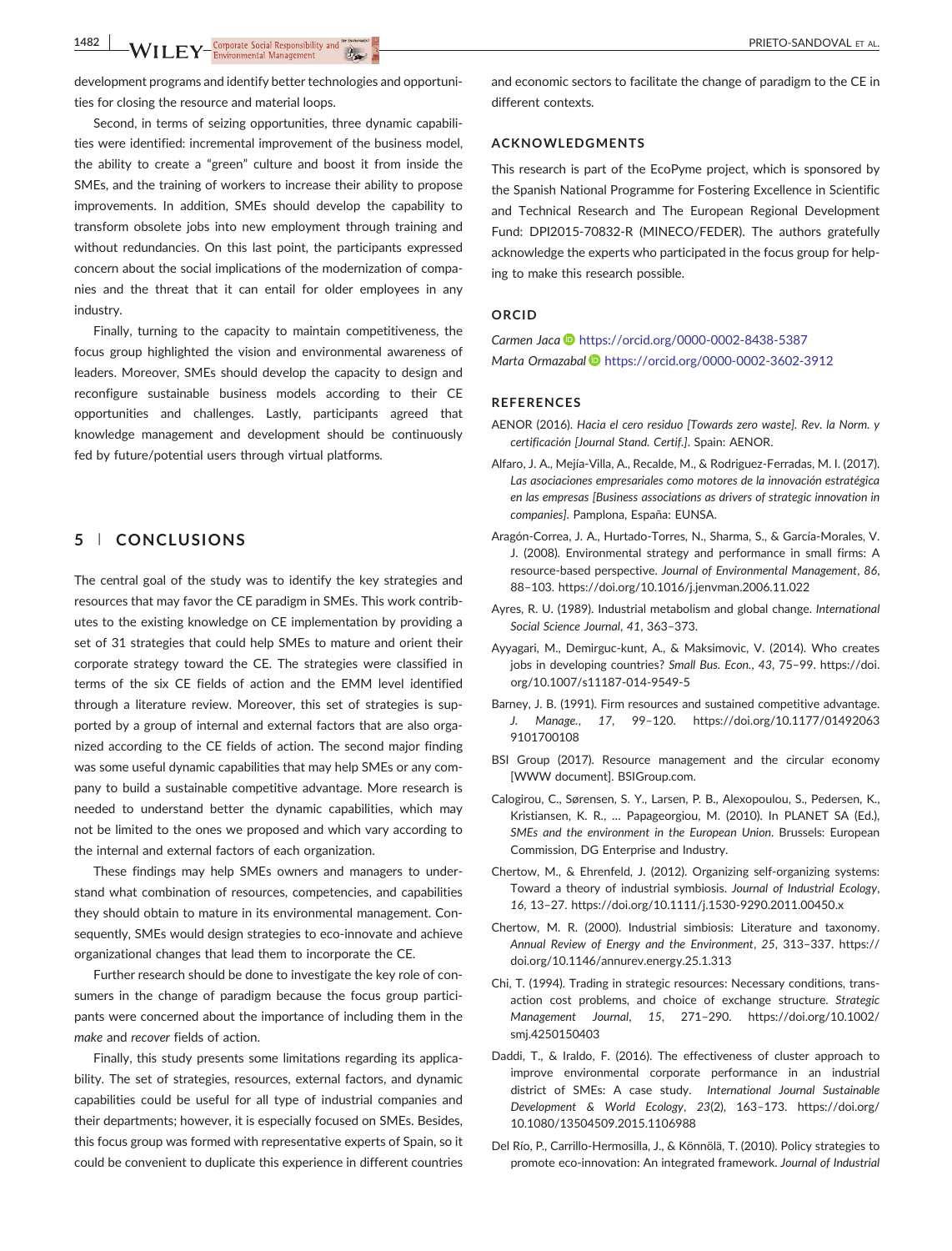PRIETO-SANDOVAL ET AL. **1483**<br> **EXECUTE AL.** The Environmental Management Management (1)

*Ecology*, *14*, 541–557. [https://doi.org/10.1111/j.1530](https://doi.org/10.1111/j.1530-9290.2010.00259.x)‐9290.2010. [00259.x](https://doi.org/10.1111/j.1530-9290.2010.00259.x)

- Del Río, P., Carrillo‐hermosilla, J., Könnölä, T., & Bleda, M. (2016). Resources, capabilities and competences for eco-innovation. *Technological and Economic Development of Economy*, *22*, 274–292. <https://doi.org/10.3846/20294913.2015.1070301>
- Dutta, S., Narasimhan, O., & Rajiv, S. (2005). Conceptualizing and measuring capabilities: Methodology and empirical application. *Strategic Management Journal*, *26*, 277–285. [https://doi.org/10.1002/](https://doi.org/10.1002/smj.442) [smj.442](https://doi.org/10.1002/smj.442)
- Ellen MacArthur Foundation (2015). *Growth within: A circular economy vision for a competitive Europe*. Cowes, UK: Ellen MacArthur Foundation.<https://doi.org/Article>
- European Commission (2015a). Flash Eurobarometer 426. SMEs, resource efficiency and green markets. Requested by the European Commission. Brussels.
- European Commission (2015b). Circular economy strategy roadmap.
- Forstater, M. (2006). Green jobs: Public service employment and environmental sustainability. *M.E. Sharpe*, *49*, 58–72.
- Geng, Y., & Doberstein, B. (2008). Developing the circular economy in China: Challenges and opportunities for achieving 'leapfrog development'. *International Journal of Sustainable Development & World Ecology*, *15*, 231–239.<https://doi.org/10.3843/SusDev.15.3:6>
- Geng, Y., Zhu, Q., Doberstein, B., & Fujita, T. (2009). Implementing China's circular economy concept at the regional level: A review of progress in Dalian, China. *Waste Management*, *29*, 996–1002. [https://doi.org/](https://doi.org/10.1016/j.wasman.2008.06.036) [10.1016/j.wasman.2008.06.036](https://doi.org/10.1016/j.wasman.2008.06.036)
- Gibbs, D., & Deutz, P. (2007). Reflections on implementing industrial ecology through eco‐industrial park development. *Journal of Cleaner Production*, *15*, 1683–1695. [https://doi.org/10.1016/j.jclepro.2007.](https://doi.org/10.1016/j.jclepro.2007.02.003) [02.003](https://doi.org/10.1016/j.jclepro.2007.02.003)
- Gibbs, D., Deutz, P., & Proctor, A. (2005). Industrial ecology and eco-industrial development: A potential paradigm for local and regional development? *Regional Studies*, *39*, 171–183. [https://doi.](https://doi.org/10.1080/003434005200059959) [org/10.1080/003434005200059959](https://doi.org/10.1080/003434005200059959)
- Ginsberg, J. M., & Bloom, P. N. (2004). Choosing the right green marketing strategy. *MIT Sloan Management Review*, *46*, 79–84.
- Granly, B. M., & Welo, T. (2014). EMS and sustainability: Experiences with ISO 14001 and Eco‐Lighthouse in Norwegian metal processing SMEs. *Journal of Cleaner Production*, *64*, 194–204. [https://doi.org/10.1016/](https://doi.org/10.1016/j.jclepro.2013.08.007) [j.jclepro.2013.08.007](https://doi.org/10.1016/j.jclepro.2013.08.007)
- Hennink, M. M. (2014). *Focus group discussions (understanding qualitative research)*. New York, USA: Oxford University Press.
- Horbach, J. (2008). Determinants of environmental innovation—New evidence from German panel data sources. *Research Policy*, *37*, 163–173.<https://doi.org/10.1016/j.respol.2007.08.006>
- Horbach, J., Oltra, V., & Belin, J. (2013). Determinants and specificities of eco-innovations compared to other innovations-An econometric analysis for the French and German industry based on the community innovation survey. *Industry and Innovation*, *20*, 523–543. [https://doi.](https://doi.org/10.1080/13662716.2013.833375) [org/10.1080/13662716.2013.833375](https://doi.org/10.1080/13662716.2013.833375)
- Iraldo, F., Kahlenborn, W., Rubik, F., Hertin, J., Nielsen, B. (2005). EVER: Evaluation of EMAS and Eco‐label for their Revision. IEFE‐Università Bocconi.
- Jaca, C., Ormazabal, M., Prieto, V., Santos, J., Viles, E. (2018). Economía Circular. Guía para PYMEs. EUNSA.
- Jaca, C., Prieto‐Sandoval, V., Psomas, E. L., & Ormazabal, M. (2018). What should consumer organizations do to drive environmental sustainability? *Journal of Cleaner Production*, *181*, 201–208. <https://doi.org/10.1016/j.jclepro.2018.01.182>
- Jacobsen, N. B. (2006). Industrial symbiosis in Kalundborg, Denmark. *Journal of Industrial Economics*, *10*, 239–255. [https://doi.org/](https://doi.org/10.1162/108819806775545411) [10.1162/108819806775545411](https://doi.org/10.1162/108819806775545411)
- Kortmann, S., & Piller, F. T. (2016). Open business models and closed‐loop value chains: Redefining the firm‐consumer relationship. *California Management Review*, *58*, 88–108. [https://doi.org/10.1525/](https://doi.org/10.1525/cmr.2016.58.3.88) [cmr.2016.58.3.88](https://doi.org/10.1525/cmr.2016.58.3.88)
- Krippendorff, K. (1989). Content analysis. *International Encyclopedia of Communication*, *1*, 403–407.
- Leonard‐Barton, D. (1992). Core capabilities and core rigidities: A paradox in managing new product development. *Strategic Management Journal*, *13*, 111–125.<https://doi.org/10.1002/smj.4250131009>
- Lepak, D. P., Smith, K. G., & Taylor, M. S. (2007). Value creation and value capture: A multilevel perspective. *The Academy of Management Review*, *32*, 180–194.<https://doi.org/10.5465/amr.2007.23464011>
- Lieder, M., & Rashid, A. (2016). Towards circular economy implementation: A comprehensive review in context of manufacturing industry. *Journal of Cleaner Production*, *115*, 36–51. [https://doi.org/10.1016/](https://doi.org/10.1016/j.jclepro.2015.12.042) [j.jclepro.2015.12.042](https://doi.org/10.1016/j.jclepro.2015.12.042)
- McDonough, W., & Braungart, M. (2002). *Cradle to cradle: Remaking the way we make things* (p. 2002). New York: North Point Press.
- Moore, S. B., & Manring, S. L. (2009). Strategy development in small and medium sized enterprises for sustainability and increased value creation. *Journal of Cleaner Production*, *17*, 276–282. [https://doi.org/](https://doi.org/10.1016/j.jclepro.2008.06.004) [10.1016/j.jclepro.2008.06.004](https://doi.org/10.1016/j.jclepro.2008.06.004)
- Murray, A., Skene, K., & Haynes, K. (2017). The circular economy: An interdisciplinary exploration of the concept and application in a global context. *Journal of Business Ethics*, *140*, 369–380. [https://doi.](https://doi.org/10.1007/s10551-015-2693-2) [org/10.1007/s10551](https://doi.org/10.1007/s10551-015-2693-2)‐015‐2693‐2
- Noci, G., & Verganti, R. (1999). Managing "green" product innovation in small firms. *R and D Management*, *29*, 3–15. [https://doi.org/10.1111/](https://doi.org/10.1111/1467-9310.00112) 1467‐[9310.00112](https://doi.org/10.1111/1467-9310.00112)
- OECD (2013). Working Party on SMEs and Entrepreneurship (WPSMEE)— GREEN ENTREPRENEURSHIP, ECO‐INNOVATION AND SMEs. CFE/SME (2011) 9/FINAL Unclassified.
- OECD (2017). Enhancing the contributions of SMEs in a global and digitalised economy 7–8.
- Ormazabal, M., Prieto‐Sandoval, V., Jaca, C., & Santos, J. (2016). An overview of the circular economy among SMEs in the Basque country: A multiple case study. *Journal of Industrial Engineering and Management*, *9*, 1047–1058.<https://doi.org/10.3926/jiem.2065>
- Paço, A. M. F., & Raposo, M. L. B. (2010). Green consumer market segmentation: Empirical findings from Portugal. *International Journal of Consumer Studies*, *34*, 429–436. [https://doi.org/10.1111/j.1470](https://doi.org/10.1111/j.1470-6431.2010.00869.x)‐ [6431.2010.00869.x](https://doi.org/10.1111/j.1470-6431.2010.00869.x)
- Park, J., Sarkis, J., & Wu, Z. (2010). Creating integrated business and environmental value within the context of China's circular economy and ecological modernization. *Journal of Cleaner Production*, *18*, 1494–1501.<https://doi.org/10.1016/j.jclepro.2010.06.001>
- Pastore, M. C., & Morello, E. (2018). Resource efficiency and resilience in Sub‐Saharan African cities: Towards community metabolism. In *Sustainable urban development and globalization* (pp. 407–415). Cham: Springer.
- Porter, M. E. (1981). The contributions of industrial organization to strategic management. *The Academy of Management Review*, *6*, 609–620.
- Porter, M. E. (1985). *Competitive advantage: Creating and sustaining superior performance* (Vol. 108) (pp. 63–73). New York: Free Press.
- Porter, M. E. (1998). Clusters and the new economics of competition. *Harvard Business Review*, *76*, 77–90. [https://doi.org/10.1042/](https://doi.org/10.1042/BJ20111451) [BJ20111451](https://doi.org/10.1042/BJ20111451)